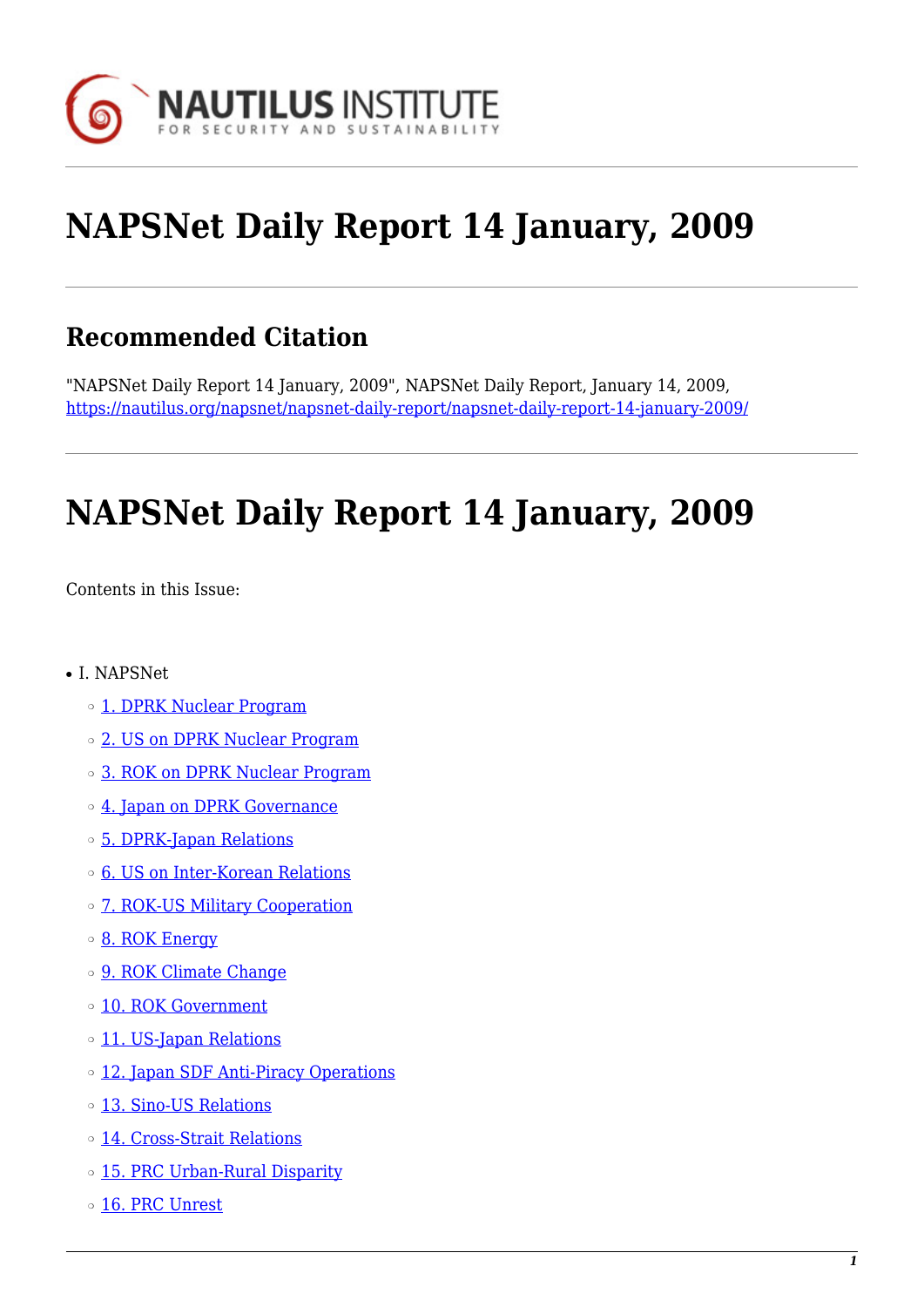- o [17. PRC Civil Society](#page-5-1)
- o [18. PRC Environment](#page-5-2)
- o [19. PRC Censorship](#page-6-0)
- o [20. PRC Food Safety](#page-6-1)
- II. PRC Report
	- o [21. PRC Civil Society and Education](#page-7-0)
	- ❍ [22. PRC Economy](#page-7-1)

[Preceding NAPSNet Report](https://nautilus.org/mailing-lists/napsnet/dr/2009-2/napsnet-daily-report-13-january-2009/)

MARKTWO

#### **I. NAPSNet**

#### <span id="page-1-0"></span>**1. DPRK Nuclear Program**

Associated Press ("DPRK REFUSES TO GIVE UP NUCLEAR WEAPONS", Seoul, 2009/01/13) reported that DPRK said Tuesday it will hold onto its nuclear arsenal until it is satisfied the U.S. is not hiding atomic weapons in ROK and Washington establishes diplomatic relations with the regime. "We won't need atomic weapons when U.S. nuclear threats are removed, and the U.S. nuclear umbrella over South Korea is gone," the statement said. "It is necessary to simultaneously verify the whole Korean peninsula," the ministry statement said.

#### <span id="page-1-1"></span>[\(return to top\)](#page-0-0)

#### **2. US on DPRK Nuclear Program**

Yonhap News Service ("CLINTON PLEDGES TO MOVE QUICKLY TO ADDRESS DPRK NUKE PROLIFERATION ", Washington, 2009/01/13) reported that U.S. Secretary of State-designate Hillary Clinton said Tuesday she will act quickly to stem nuclear proliferation in DPRK and Iran using tough and smart diplomacy. "We will continue to work to prevent proliferation in North Korea and Iran; to secure loose nuclear weapons and materials and to shut down the market for selling them," Clinton said at a confirmation hearing before the Senate Foreign Relations Committee.

Chosun Ilbo ("OBAMA ADMINISTRATION 'PUTS LOW PRIORITY ON DPRK' ", 2009/01/13) reported that the new U.S. government under Barack Obama is expected to take a different approach to the DPRK nuclear problem from previous administrations. Obama could see it as part of the nonproliferation problem, one of his major areas of interest, rather than separately as a major threat to regional security. He and his diplomatic and security team believe that the six-party talks on denuclearization of the Korean Peninsula launched in 2003 are under control. One official close to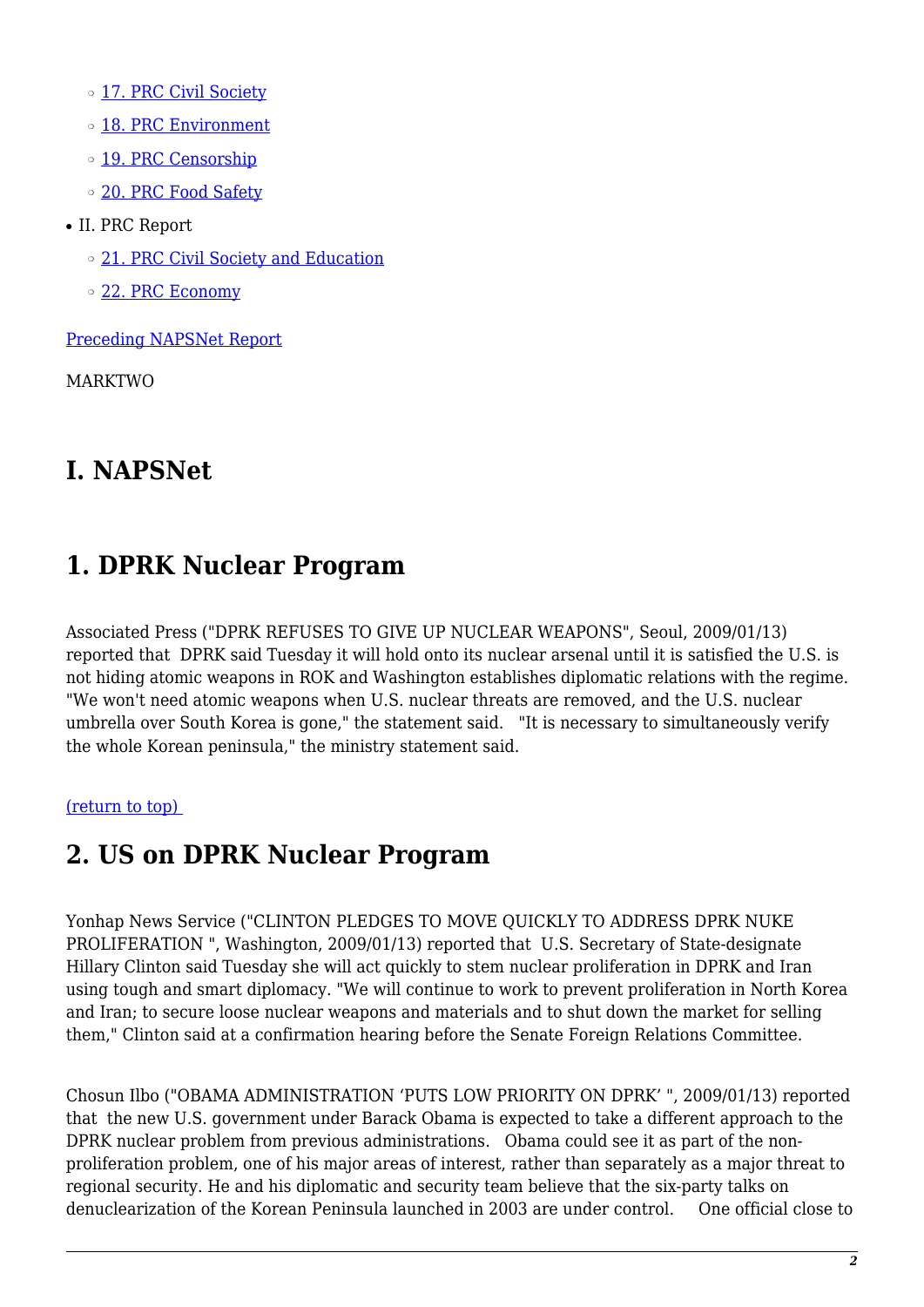the Obama camp said, "There is nearly zero possibility that the North Korean issue will make it to the top 20 in the priority agendas of the Obama administration this year."

<span id="page-2-0"></span>[\(return to top\)](#page-0-0) 

### **3. ROK on DPRK Nuclear Program**

Reuters (Jack Kim, "SEOUL TEAM TO MAKE RARE NUCLEAR VISIT TO DPRK", Seoul, 2009/01/13) reported that ROK officials will make a rare visit to DPRK on Thursday to check Pyongyang's progress in sticking to an international nuclear disarmament deal, officials in Seoul said. The ROK foreign ministry said on Tuesday, "Our team of inspectors aim to take part in the decision on the handling of unused fuel rods possessed by North Korea and will focus on technical and economic aspects in their work." The team will discuss the possible purchase of unused fuel rods, local media quoted an unnamed foreign ministry official as saying at a news briefing.

<span id="page-2-1"></span>[\(return to top\)](#page-0-0) 

# **4. Japan on DPRK Governance**

Agence France Press ("TOKYO GOVERNOR SAYS DPRK BEST TAKEN OVER BY PRC", Tokyo, 2009/01/13) reported that Tokyo's outspoken governor Shintaro Ishihara said Tuesday that DPRK would be best taken over by PRC, allowing the DPRK to collapse peacefully. Ishihara said six-way talks had made little progress in ending DPRK's nuclear weapons drive or integrating it into the world. "I think China's integration of North Korea would be the easiest solution, even for the United States. I suspect an underlying motive along this line already exists," Ishihara told a news conference. "If South Korea agrees to the idea, I think that country (North Korea) would collapse naturally and it would bring back a civil society" instead of just dictatorship, he said.

#### <span id="page-2-2"></span>[\(return to top\)](#page-0-0)

### **5. DPRK-Japan Relations**

Bloomberg (Heejin Koo, "DPRK SAYS SUSPECTED JAPANESE DRUG SMUGGLER IS RELEASED ", Seoul, 2009/01/13) reported that DPRK released a Japanese man held in custody for five years for attempting to smuggle drugs, the nation's state-run Korea Central News Agency said. Yoshiaki Sawada, former department director of the Enterprise Co. of Japan, was detained in October 2003. He was sent home "thanks to a humanitarian measure," the news agency reported.

#### <span id="page-2-3"></span>[\(return to top\)](#page-0-0)

### **6. US on Inter-Korean Relations**

Chosun Ilbo ("S.KOREANS 'FEAR UNIFICATION'", 2009/01/13) reported that South Koreans are happy with the status quo and fear the instability of unification with the DPRK, American conservatives claim. According to a report titled "An American Strategy For Asia", the conservative American Enterprise Institute says, "From an American perspective, many South Koreans seem to harbor unrealistic hopes of achieving inter-Korean comity in the near term, yet remain reluctant to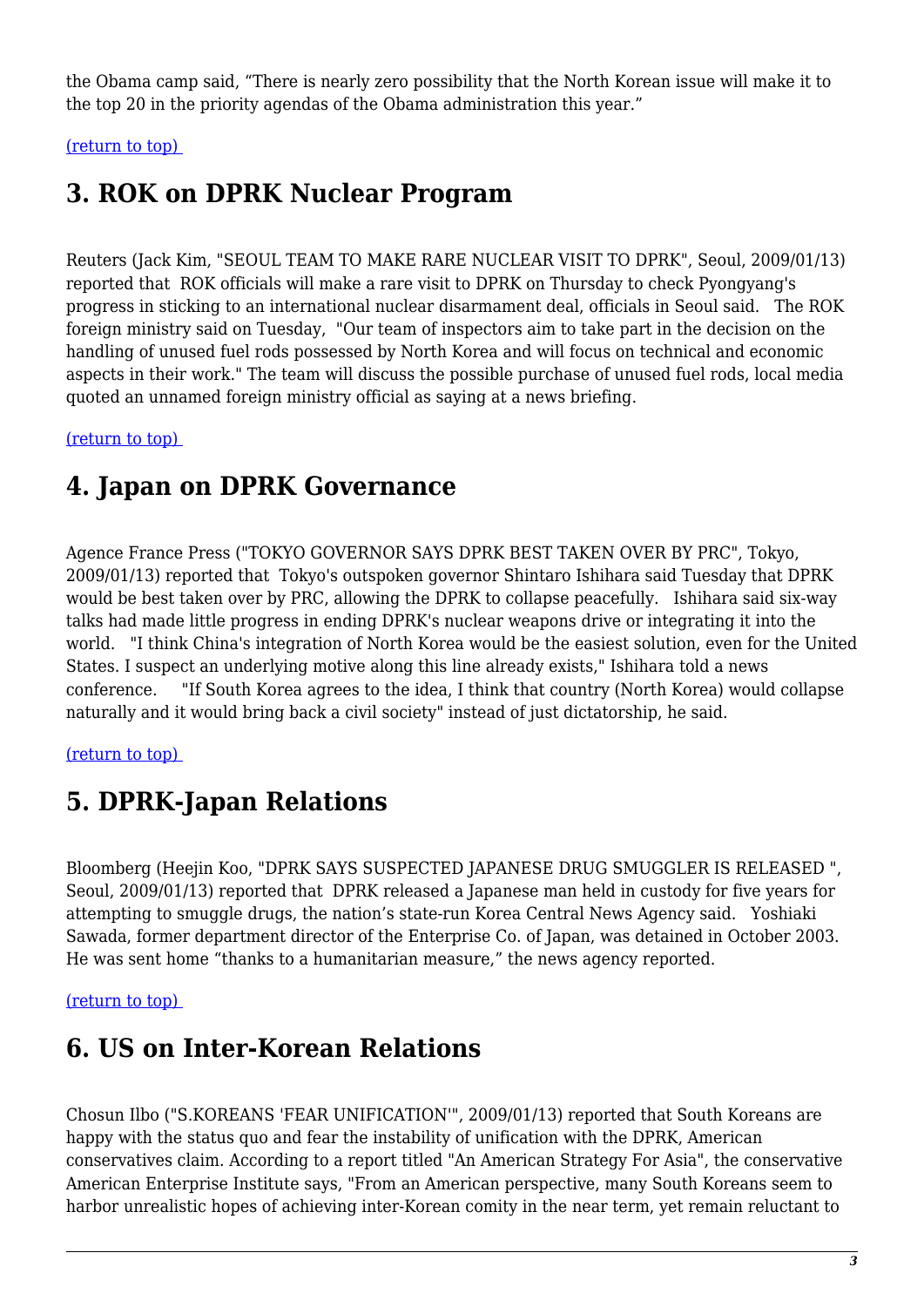take any steps toward unification for fear of triggering instability and creating a huge financial burden."

<span id="page-3-0"></span>[\(return to top\)](#page-0-0) 

# **7. ROK-US Military Cooperation**

Yonhap News Service (Sam Kim, "US TO SUBSTITUTE MULTI-TASK FIGHTERS FOR TANK-HUNTING HELICOPTERS IN ROK", Seoul, 2009/01/13) reported that the United States said Tuesday it will replace half of its tank-fighting Apache helicopters in the ROK with F-16 multi-role fighters, expressing confidence that the jets will provide an equally strong war deterrent against the DPRK."In consultation with the ROK government, the U.S. Department of Defense has decided to deploy F-16s instead of A-10s," Col. Mike Chandler, chief of staff at the U.S. 7th Air Force, said.

<span id="page-3-1"></span>[\(return to top\)](#page-0-0) 

# **8. ROK Energy**

Arirang News ("LED TO REPLACE LIGHT BULBS IN 4 YEARS", 2009/01/13) reported that the Ministry of Knowledge Economy is pushing a "15-30" move aiming to replace 30 percent of lights in the country with more energy-efficient LED, or light-emitting diodes by the year 2015 as part of a move to go green. The government says ROK could become a leading nation in LED use and development, generating US\$4 billion in exports and 30,000 jobs using the country's strong semiconductor industry as a springboard.

<span id="page-3-2"></span>[\(return to top\)](#page-0-0) 

# **9. ROK Climate Change**

Arirang News ("CULTURE MINISTRY HOSTS FORUM ON CLIMATE CHANGE", 2009/01/13) reported that the Ministry of Culture, Sports and Tourism held its third forum on world climate change, poverty and tourism in Seoul on Monday. Promoting tourism was suggested as a key solution to eradicating extreme poverty and hunger. Tourism is also one of the most vulnerable industries to climate change. Therefore tackling global warming was suggested as a way to support the tourism industry and in turn reduce global poverty.

#### <span id="page-3-3"></span>[\(return to top\)](#page-0-0)

# **10. ROK Government**

Korea Times (Michael Ha, "STUDENTS REGARD OVERSEAS WORK PROGRAM AS 'FANTASY STORY'", 2009/01/12) reported that in efforts to ease the tight job market for young college graduates, President Lee Myung-bak has pledged to help jobseekers gain overseas work experience through an initiative called the "Nurturing 100,000 Young Global Leaders Plan.'' But interviews with ROK employees who had enrolled in the government's current program and found work with overseas companies is much harsher than what they had envisioned. Many said when they found jobs, they were treated as temporary workers with no significant responsibilities. Some encountered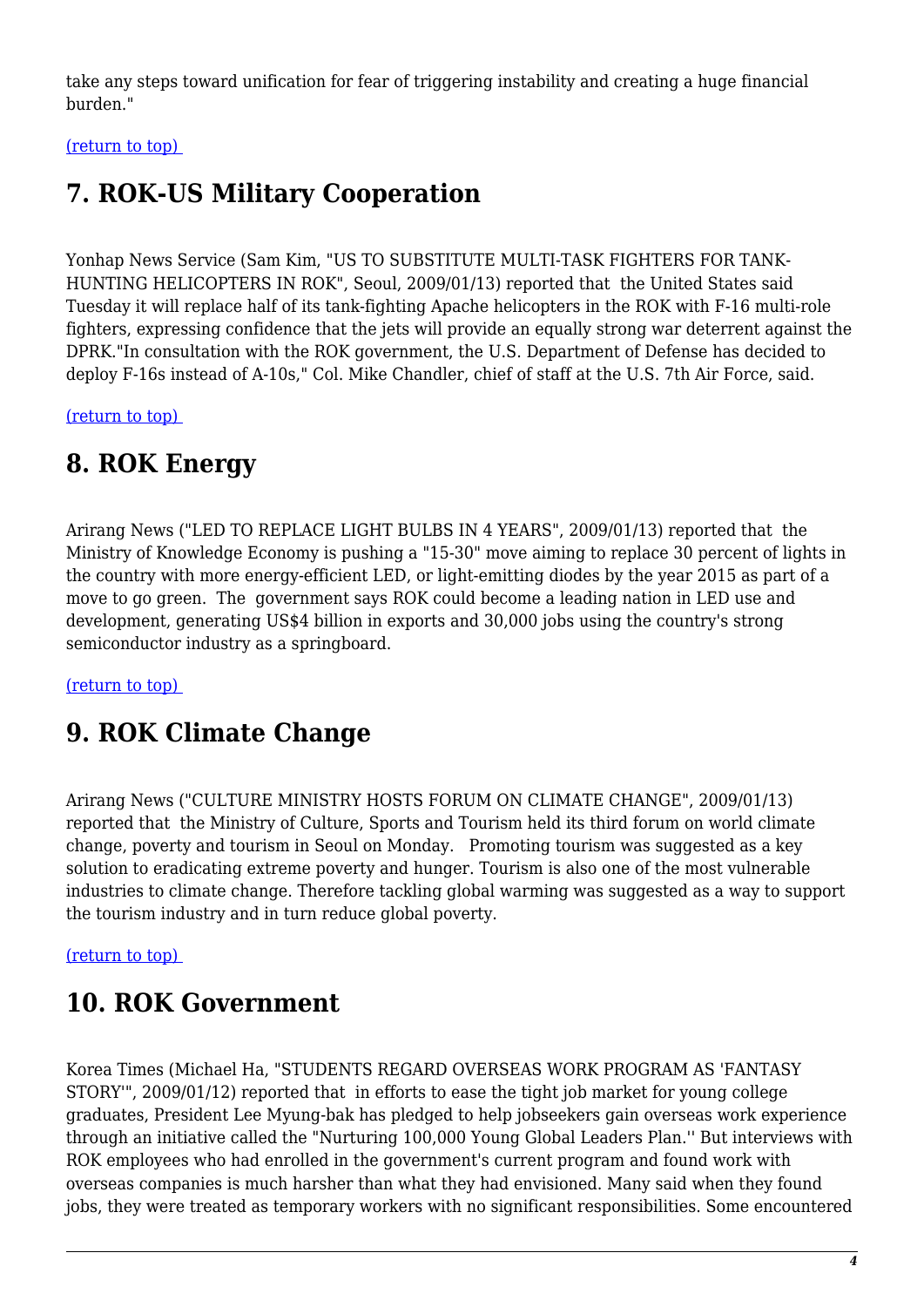discrimination in the workplace and were also first to be downsized during economic slowdowns.

<span id="page-4-0"></span>[\(return to top\)](#page-0-0) 

# **11. US-Japan Relations**

Kyodo News ("CLINTON SEES JAPAN AS 'CORNERSTONE' OF U.S. ASIA POLICY ", Washington, 2009/01/13) reported that Secretary of State-designate Hillary Clinton said that she embraces the alliance with Japan as a ''cornerstone'' of U.S. policy in Asia as she articulated her vision on the future course of U.S. diplomacy. ''Our alliance with Japan is a cornerstone of American policy in Asia, essential to maintaining peace and prosperity in the Asia-Pacific region,'' she said.

<span id="page-4-1"></span>[\(return to top\)](#page-0-0) 

# **12. Japan SDF Anti-Piracy Operations**

Kyodo News ("MSDF CAN PROTECT NON-JAPANESE SHIPS IF LOADED WITH JAPANESE CARGO", Tokyo, 2009/01/13) reported that Japanese-owned shipments can be grounds for Maritime Self-Defense Force protection of non-Japanese ships if MSDF ships are deployed on an antipiracy mission near Somalia under maritime policing rules, lawmakers of the ruling coalition said Tuesday. Such a legal interpretation could pave the way to expanding the target of MSDF protection to many more non-Japanese ships navigating the pirate-infested waters off the coast of Somalia.

<span id="page-4-2"></span>[\(return to top\)](#page-0-0) 

# **13. Sino-US Relations**

Reuters ("PRC WOOS U.S. AHEAD OF OBAMA INAUGURATION", Beijing, 2009/01/13) reported that PRC and the United States must boost cooperation to overcome the global economic downturn, PRC Premier Wen Jiabao said Tuesday. "The current international political and economic situation is complex and changeable, and China-U.S. relations are at a crucial moment of drawing on the past to illuminate the way forward," Wen told former President Jimmy Carter, who was visiting Beijing. "In particular, in responding to the international financial and economic hardships, we must strengthen mutual trust and cooperation and pass through the difficulties together."

<span id="page-4-3"></span>[\(return to top\)](#page-0-0) 

# **14. Cross-Strait Relations**

Xinhua News ("PRC RESTATES PROTECTION OFFER FOR TAIWAN SHIPS OFF SOMALIA", Beijing, 2009/01/13) reported that PRC on Tuesday restated its intention to use PRC naval vessels off Somalia in the Gulf of Aden to protect Taiwanese ships against pirate attacks. Asked to comment on the Taiwan authority's plan to send its own escort vessels to protect Taiwan ships in the Gulf, PRC Foreign Ministry spokeswoman Jiang Yu said, "The Chinese escort fleet also protects Taiwan ships, and that's what we are doing there."

<span id="page-4-4"></span>[\(return to top\)](#page-0-0)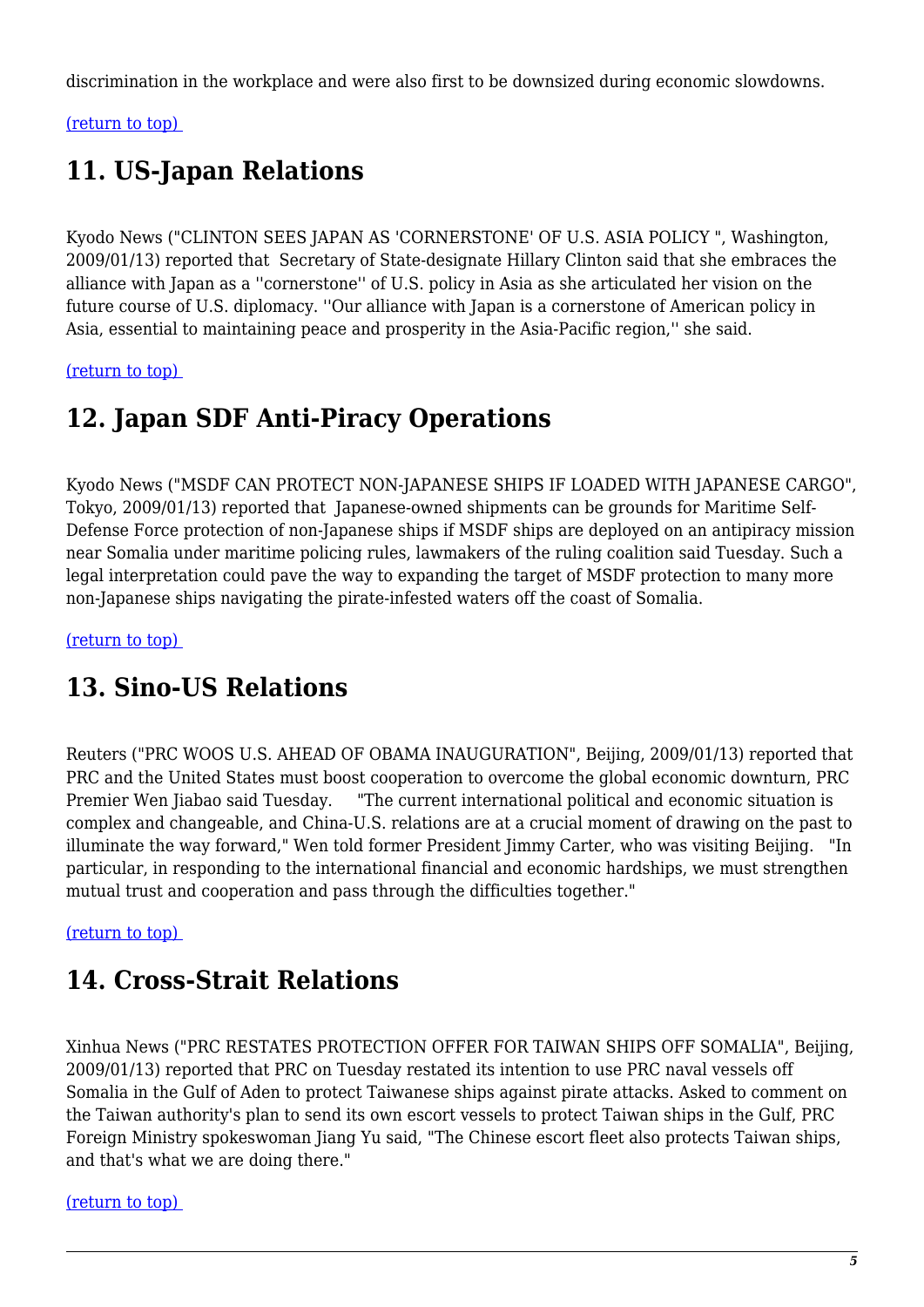# **15. PRC Urban-Rural Disparity**

Economic Observer Online (Liu Peng, "CHINA'S URBAN-RURAL INCOME GAP RECORD HIGH", ) reported that the per capita income gap between PRC urban and rural residents has widened beyond 10,000 yuan as of the end of 2008, according to recently released government data. This is the first time since the emergence of modern PRC that the gap crossed the ten thousand bar. Official statistics revealed that last year, per capita income of PRC rural residents stood at 4,700 yuan, as opposed to over 15,000 yuan enjoyed by urban residents.

#### <span id="page-5-0"></span>[\(return to top\)](#page-0-0)

#### **16. PRC Unrest**

The Washington Post (Ariana Eunjung Cha, "AS CHINA'S JOBLESS NUMBERS MOUNT, PROTESTS GROW BOLDER", 2009/01/13) reported that a s a global recession takes hold and the PRC's economy continues to slow, growing legions of unemployed workers are becoming increasingly bold in expressing their unhappiness -- expanding a debate over how to protect the PRC economy into long-fought disputes over other issues such as freedom of expression and equality before the law. Although PRC authorities have been able to quickly disband the recent protests, there is concern that a single national-level event, if mishandled by authorities, could lead to a serious political crisis.

<span id="page-5-1"></span>[\(return to top\)](#page-0-0) 

### **17. PRC Civil Society**

Bloomberg News ("CHINA'S ACTIVISTS CHALLENGE GOVERNMENT ON AIDS, PROPERTY RIGHTS ", 2009/01/13) reported that in one of Beijing's oldest neighborhoods, a citizen-activist group with five full-time employees is challenging the PRC's powerful Ministry of Foreign Affairs over its plans for a historic residence the government owns. The campaign demonstrates the increasing assertiveness of advocacy groups in pushing the PRC's government to follow its own rules and account to the public for its actions. Such confrontations may become more common as the PRC seeks to expand its cooperation with nongovernmental organizations in alleviating poverty, stemming the spread of AIDS and halting environmental degradation.

#### <span id="page-5-2"></span>[\(return to top\)](#page-0-0)

#### **18. PRC Environment**

Reuters ("PRC APPROVES CONTROVERSIAL CHEMICAL PLANT IN NEW CITY", Beijing, 2009/01/13) reported that PRC's environment ministry has approved a petrochemical plant that drew fierce opposition over feared pollution in one eastern city, approving its construction several miles to the west. Plans to build the paraxylene plant in Xiamen, Fujian province, faltered in 2007 after residents there mobilized a rare mass campaign over fears of toxins from the petrochemicals, used to make polyester and fabrics. But now the Ministry of Environmental Protection had passed an environmental impact study to build the petrochemical complex in Zhangzhou, about 50 km (30 miles) west of Xiamen, the official PRC News Service reported on Tuesday.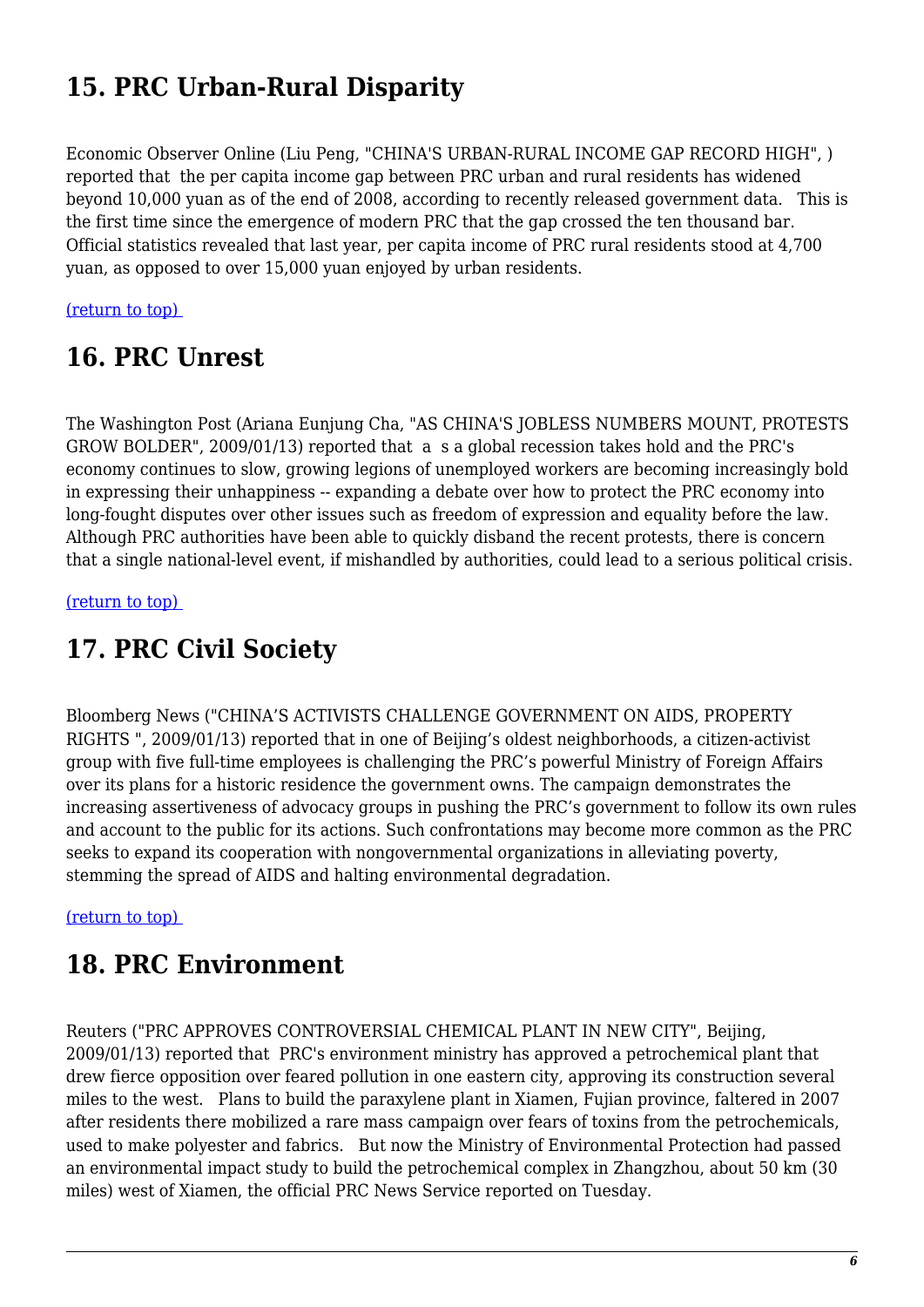Xinhua News ("PRC PLANS WATER CONSERVANCY, CONTROL PROJECTS ALONG YANGTZE RIVER ", Wuhan, PRC, 2009/01/13) reported that eight conservation and control projects will be started by 2011 along PRC's longest river, the Yangtze, to improve water use and protect the ecology, a conservancy official said here Tuesday. The initiatives include strengthening embankments on the middle and lower reaches, building flood control projects at major tributaries and lakes, and controlling minor rivers and mountain torrents that pose threats to life. Other planned projects include reservoir and flood-control facilities, hydropower plants, soil erosion prevention schemes, water-quality monitoring networks and environmental protection facilities.

Xinhua News ("DROUGHT LEAVES 160 BOATS STRANDED IN PRC RIVER", Guangzhou, PRC, 2009/01/13) reported that about 160 boats were stranded in a river in south PRC's Guangdong province after a drought lowered the water to a level where navigation was not possible. The 486 km-long river supplies water to millions of people and cities. Guangdong has had no rain since the end of 2008, causing sustained drought in eastern areas.

<span id="page-6-0"></span>[\(return to top\)](#page-0-0) 

# **19. PRC Censorship**

Xinhua News ("PRC SEIZES ABOUT 84 MN ILLEGAL PUBLICATIONS IN 2008", Beijing, 2009/01/13) reported that PRC confiscated about 84 million pornographic, pirated and unauthorized publications in 2008, the national anti-pornography and anti-piracy office said in a press release Tuesday. Law enforcement departments investigated 25,384 cases involving the production, sale and distribution of illegal publications last year, including 328 criminal cases, according to the National Office for Cleaning Up Pornography and Fighting Illegal Publications.

Agence France Press ("AMNESTY INTERNATIONAL SAYS WEB SITE BLOCKED IN PRC", London, 2009/01/12) reported that Amnesty International said Monday that their Web site had once again been blocked in PRC and urged Beijing to re-establish the site immediately. In the run-up to the 2008 Olympics in Beijing, the London-based human rights group's Web site was unblocked by the PRC authorities.

<span id="page-6-1"></span>[\(return to top\)](#page-0-0) 

# **20. PRC Food Safety**

Asian News International ("PRC SCREENS 22.4 MLN BABIES FED MELAMINE-TAINTED MILK", Beijing, 2009/01/12) reported that the PRC Ministry of Health said Monday that it had screened 22.4 million babies who were fed melamine-tainted formula milk, and that 296,000 babies were sickened by the tainted milk. The PRC Daily quoted ministry spokesman Mao Qun'an as saying that 52,898 sick babies had been treated in hospitals nationwide by the end of December, 52,582 of them were cured.

Associated Press ("PARENTS OF SICK KIDS TO REJECT PRC'S PAYOUT PLAN", 2009/01/13) reported that more than 200 PRC parents whose babies were sickened or killed by tainted milk plan to reject a government compensation scheme because it is limited and does not cover enough children, an organizer of the families said Tuesday. The government's plan calls for families whose